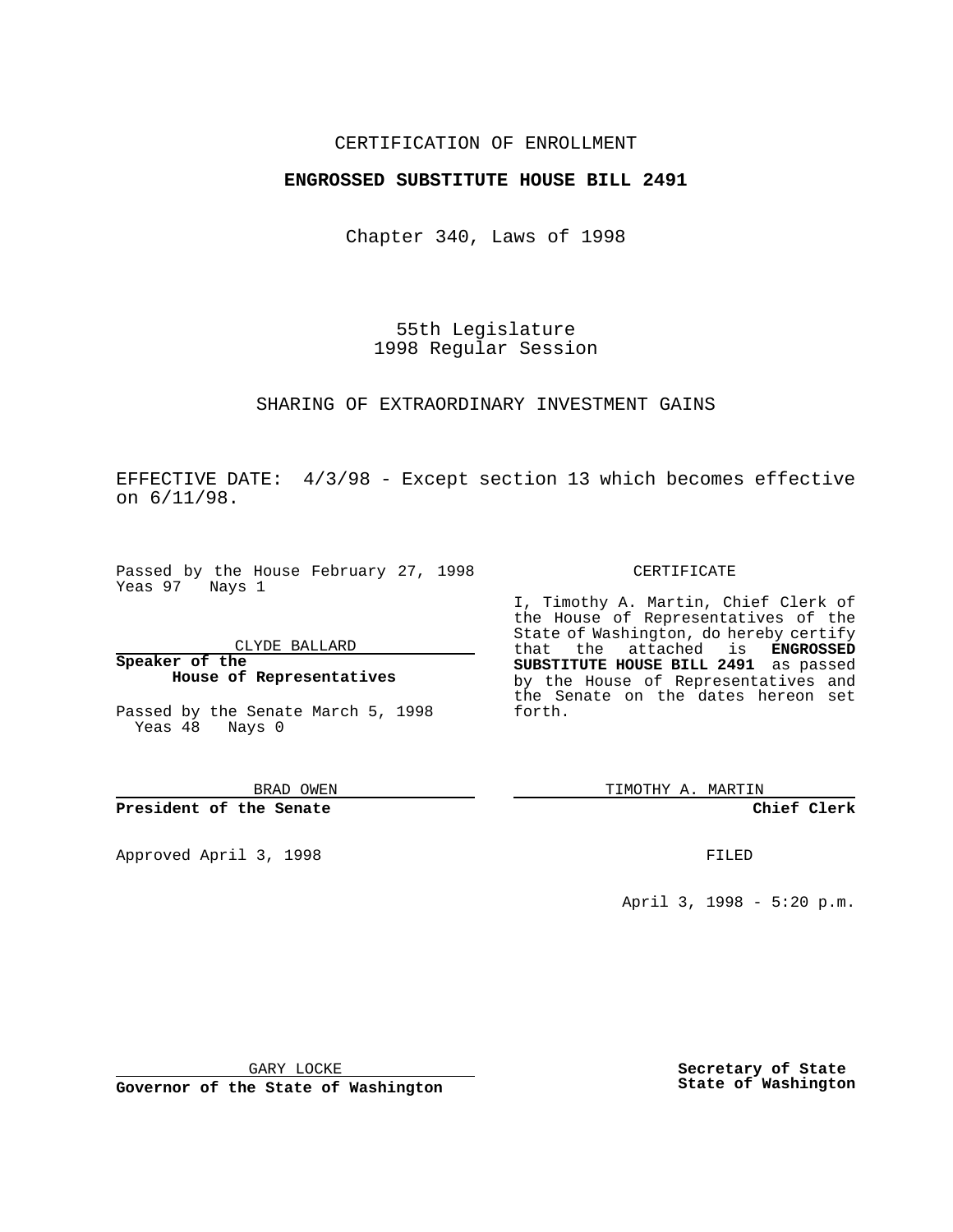# **ENGROSSED SUBSTITUTE HOUSE BILL 2491** \_\_\_\_\_\_\_\_\_\_\_\_\_\_\_\_\_\_\_\_\_\_\_\_\_\_\_\_\_\_\_\_\_\_\_\_\_\_\_\_\_\_\_\_\_\_\_

\_\_\_\_\_\_\_\_\_\_\_\_\_\_\_\_\_\_\_\_\_\_\_\_\_\_\_\_\_\_\_\_\_\_\_\_\_\_\_\_\_\_\_\_\_\_\_

Passed Legislature - 1998 Regular Session

#### **State of Washington 55th Legislature 1998 Regular Session**

**By** House Committee on Appropriations (originally sponsored by Representatives Carlson, H. Sommers, Ogden, Conway, Wolfe, Lambert, D. Sommers, O'Brien, Schoesler, Alexander and Gardner; by request of Joint Committee on Pension Policy)

Read first time 02/07/98. Referred to Committee on .

 AN ACT Relating to the sharing of extraordinary investment gains; amending RCW 2.10.146, 41.26.460, 41.32.530, 41.32.785, 41.40.188, 41.40.660, 41.45.070, 41.45.060, and 41.04.275; adding a new chapter to Title 41 RCW; repealing RCW 41.04.275; and declaring an emergency.

BE IT ENACTED BY THE LEGISLATURE OF THE STATE OF WASHINGTON:

 NEW SECTION. **Sec. 1.** Beginning July 1, 1998, and on January 1st of even-numbered years thereafter, the annual increase amount as defined in RCW 41.32.010 and 41.40.010 shall be increased by the gain- sharing increase amount, if any. The monthly retirement allowance of a person in receipt of the benefit provided in RCW 41.32.489 or 41.40.197 shall immediately be adjusted to reflect any increase.

 NEW SECTION. **Sec. 2.** (1) The gain-sharing increase amount shall be the amount of increase, rounded to the nearest cent, that can be fully funded in actuarial present value by the amount of extraordinary investment gains, if any. The amount of extraordinary investment gains shall be calculated as follows:

 (a) One-half of the sum of the value of the net assets held in trust for pension benefits in the teachers' retirement system plan I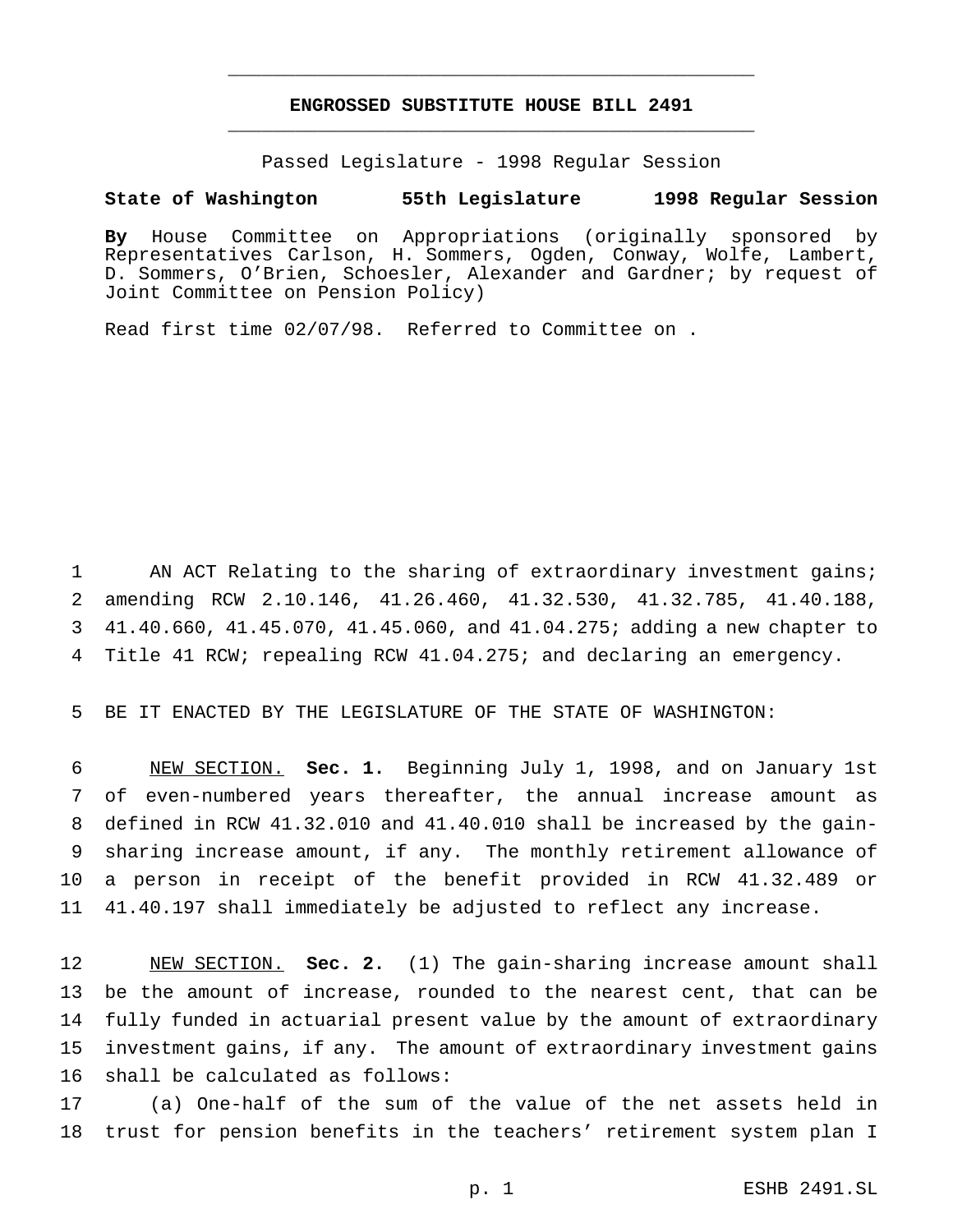fund and the public employees' retirement system plan I fund at the close of the previous state fiscal year;

 (b) Multiplied by the amount which the compound average of investment returns on those assets over the previous four state fiscal years exceeds ten percent.

 (2) The gain-sharing increase amount for July 1998, as provided for in section 1 of this act, is ten cents.

 NEW SECTION. **Sec. 3.** The legislature reserves the right to amend or repeal this chapter in the future and no member or beneficiary has a contractual right to receive this postretirement adjustment not granted prior to that amendment or repeal.

 **Sec. 4.** RCW 2.10.146 and 1996 c 175 s 2 are each amended to read as follows:

 (1) Upon making application for a service retirement allowance under RCW 2.10.100 or a disability allowance under RCW 2.10.120, a judge who is eligible therefor shall make an election as to the manner in which such service retirement shall be paid from among the following designated options, calculated so as to be actuarially equivalent to each other:

 (a) Standard allowance. A member selecting this option shall receive a retirement allowance, which shall be computed as provided in RCW 2.10.110. The retirement allowance shall be payable throughout the judge's life. However, if the judge dies before the total of the retirement allowance paid to the judge equals the amount of the judge's accumulated contributions at the time of retirement, then the balance shall be paid to the member's estate, or such person or persons, trust, or organization as the judge has nominated by written designation duly executed and filed with the department of retirement systems or, if there is no such designated person or persons still living at the time of the judge's death, then to the surviving spouse or, if there is neither such designated person or persons still living at the time of death nor a surviving spouse, then to the judge's legal representative. (b) The department shall adopt rules that allow a judge to select a retirement option that pays the judge a reduced retirement allowance and upon death, such portion of the judge's reduced retirement allowance as the department by rule designates shall be continued throughout the life of and paid to a designated person. Such person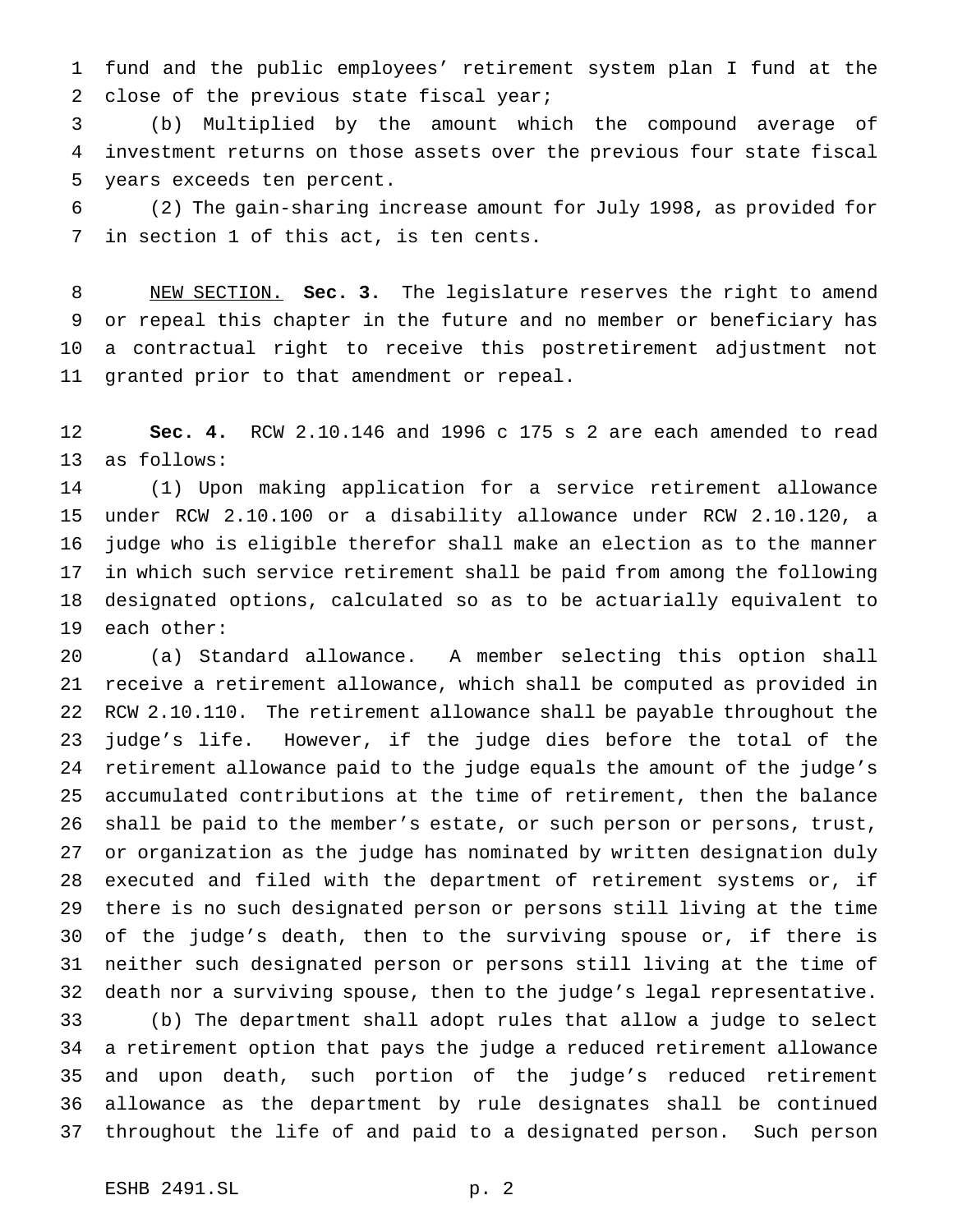shall be nominated by the judge by written designation duly executed and filed with the department at the time of retirement. The options adopted by the department shall include, but are not limited to, a joint and one hundred percent survivor option and a joint and fifty percent survivor option.

 (2)(a) A judge, if married, must provide the written consent of his or her spouse to the option selected under this section, except as provided in (b) of this subsection. If a judge is married and both the judge and the judge's spouse do not give written consent to an option under this section, the department will pay the judge a joint and fifty percent survivor benefit and record the judge's spouse as the beneficiary. Such benefit shall be calculated to be actuarially equivalent to the benefit options available under subsection (1) of this section unless spousal consent is not required as provided in (b) of this subsection.

 (b) If a copy of a dissolution order designating a survivor beneficiary under RCW 41.50.790 has been filed with the department at least thirty days prior to a member's retirement:

 (i) The department shall honor the designation as if made by the member under subsection (1) of this section; and

 (ii) The spousal consent provisions of (a) of this subsection do not apply.

 (3)(a) Any member who retired before January 1, 1996, and who 24 elected to receive a reduced retirement allowance under subsection  $(1)(b)$  or  $(2)$  of this section is entitled to receive a retirement 26 allowance adjusted in accordance with (b) of this subsection, if they meet the following conditions:

28 (i) The retiree's designated beneficiary predeceases or has 29 predeceased the retiree; and

 (ii) The retiree provides to the department proper proof of the 31 designated beneficiary's death.

 (b) The retirement allowance payable to the retiree, as of July 1, 33 1998, or the date of the designated beneficiary's death, whichever comes last, shall be increased by the percentage derived in (c) of this subsection.

(c) The percentage increase shall be derived by the following:

(i) One hundred percent multiplied by the result of (c)(ii) of this

38 subsection converted to a percent;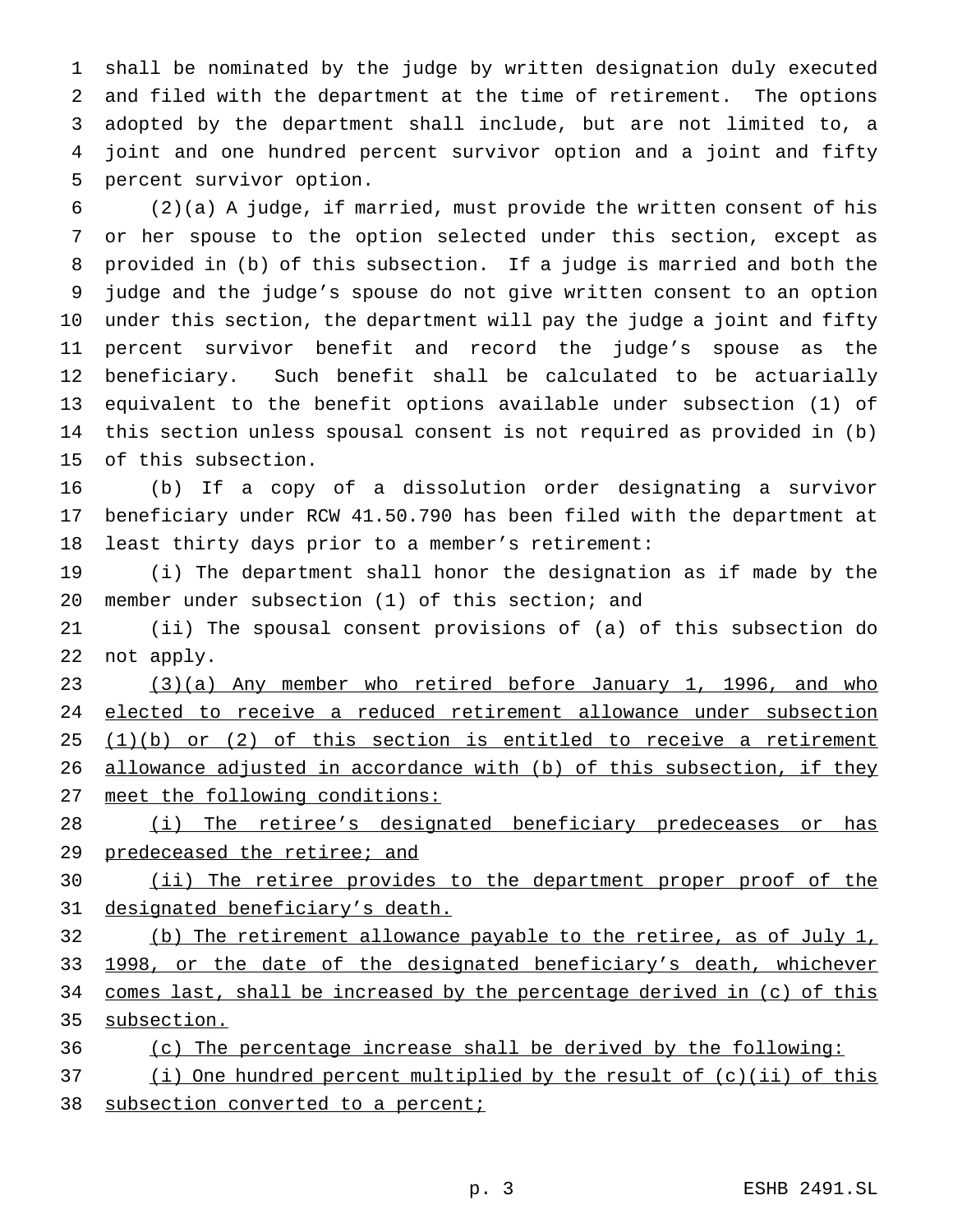(ii) Subtract one from the reciprocal of the appropriate joint and survivor option factor;

 (iii) The joint and survivor option factor shall be from the table in effect as of July 1, 1998.

 (d) The adjustment under (b) of this subsection shall accrue from the beginning of the month following the date of the designated beneficiary's death or from July 1, 1998, whichever comes last.

 **Sec. 5.** RCW 41.26.460 and 1996 c 175 s 3 are each amended to read as follows:

 (1) Upon retirement for service as prescribed in RCW 41.26.430 or disability retirement under RCW 41.26.470, a member shall elect to have the retirement allowance paid pursuant to the following options, calculated so as to be actuarially equivalent to each other.

 (a) Standard allowance. A member electing this option shall receive a retirement allowance payable throughout such member's life. However, if the retiree dies before the total of the retirement allowance paid to such retiree equals the amount of such retiree's accumulated contributions at the time of retirement, then the balance shall be paid to the member's estate, or such person or persons, trust, or organization as the retiree shall have nominated by written designation duly executed and filed with the department; or if there be no such designated person or persons still living at the time of the retiree's death, then to the surviving spouse; or if there be neither such designated person or persons still living at the time of death nor a surviving spouse, then to the retiree's legal representative.

 (b) The department shall adopt rules that allow a member to select a retirement option that pays the member a reduced retirement allowance and upon death, such portion of the member's reduced retirement allowance as the department by rule designates shall be continued throughout the life of and paid to a designated person. Such person shall be nominated by the member by written designation duly executed and filed with the department at the time of retirement. The options adopted by the department shall include, but are not limited to, a joint and one hundred percent survivor option and a joint and fifty percent survivor option.

 (2)(a) A member, if married, must provide the written consent of his or her spouse to the option selected under this section, except as provided in (b) of this subsection. If a member is married and both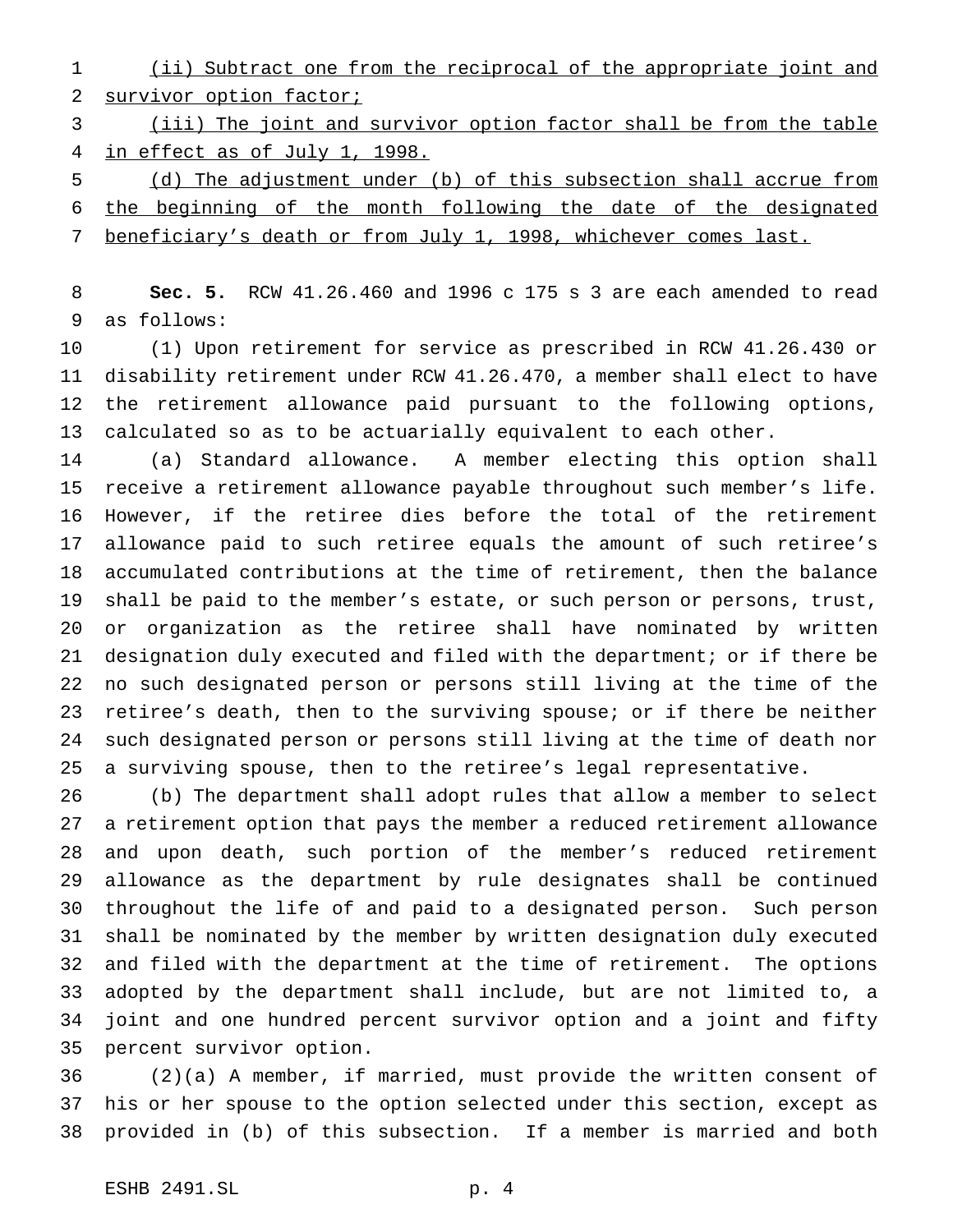the member and member's spouse do not give written consent to an option under this section, the department will pay the member a joint and fifty percent survivor benefit and record the member's spouse as the beneficiary. Such benefit shall be calculated to be actuarially equivalent to the benefit options available under subsection (1) of this section unless spousal consent is not required as provided in (b) of this subsection.

 (b) If a copy of a dissolution order designating a survivor beneficiary under RCW 41.50.790 has been filed with the department at least thirty days prior to a member's retirement:

 (i) The department shall honor the designation as if made by the member under subsection (1) of this section; and

 (ii) The spousal consent provisions of (a) of this subsection do not apply.

15 (3)(a) Any member who retired before January 1, 1996, and who elected to receive a reduced retirement allowance under subsection  $(1)(b)$  or  $(2)$  of this section is entitled to receive a retirement 18 allowance adjusted in accordance with (b) of this subsection, if they 19 meet the following conditions:

 (i) The retiree's designated beneficiary predeceases or has predeceased the retiree; and

22 (ii) The retiree provides to the department proper proof of the 23 designated beneficiary's death.

24 (b) The retirement allowance payable to the retiree, as of July 1, 25 1998, or the date of the designated beneficiary's death, whichever 26 comes last, shall be increased by the percentage derived in (c) of this subsection.

(c) The percentage increase shall be derived by the following:

29 (i) One hundred percent multiplied by the result of (c)(ii) of this

30 subsection converted to a percent;

31 (ii) Subtract one from the reciprocal of the appropriate joint and survivor option factor;

 (iii) The joint and survivor option factor shall be from the table in effect as of July 1, 1998.

 (d) The adjustment under (b) of this subsection shall accrue from 36 the beginning of the month following the date of the designated

37 beneficiary's death or from July 1, 1998, whichever comes last.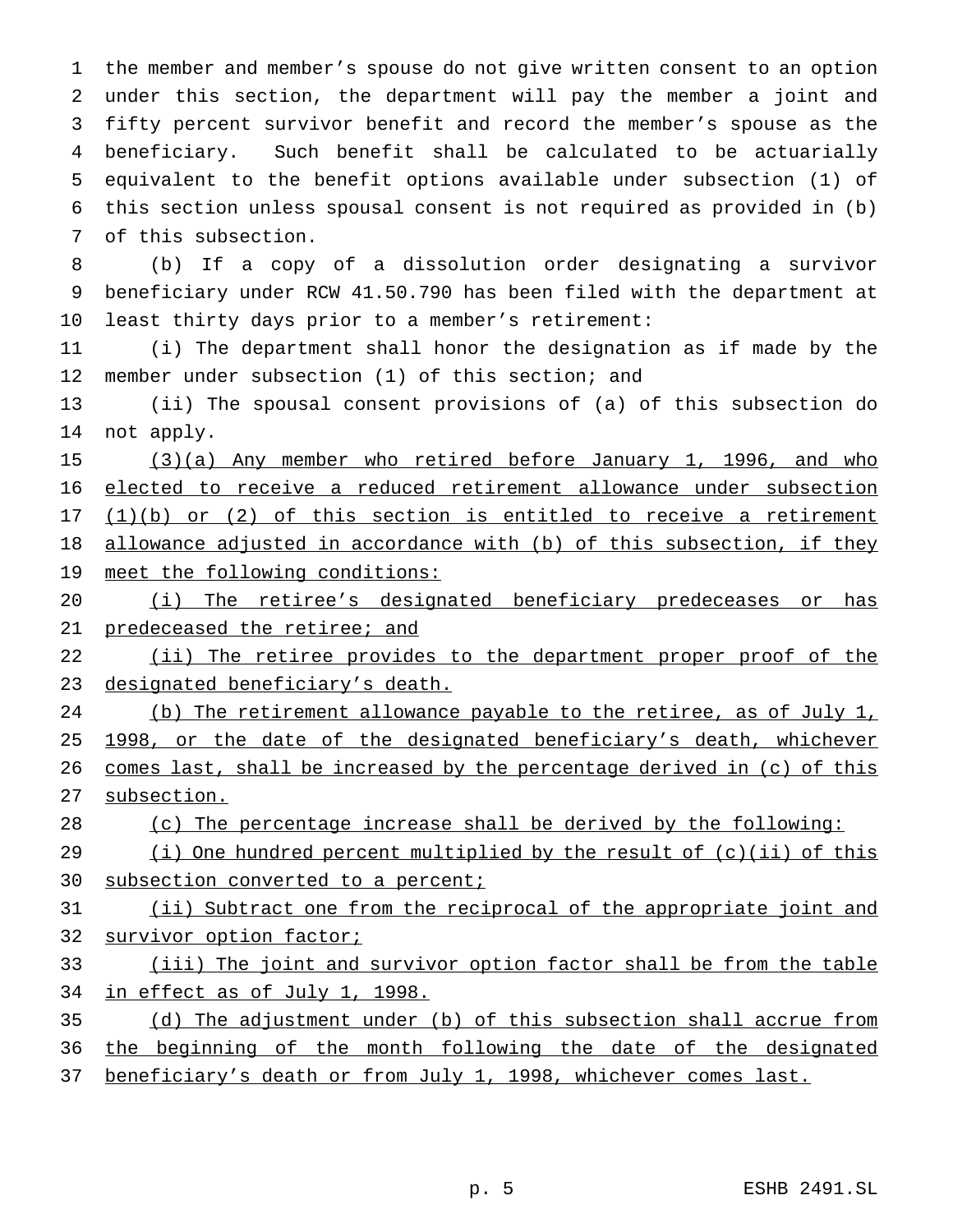**Sec. 6.** RCW 41.32.530 and 1996 c 175 s 4 are each amended to read as follows:

 (1) Upon an application for retirement for service under RCW 41.32.480 or retirement for disability under RCW 41.32.550, approved by the department, every member shall receive the maximum retirement allowance available to him or her throughout life unless prior to the time the first installment thereof becomes due he or she has elected, by executing the proper application therefor, to receive the actuarial equivalent of his or her retirement allowance in reduced payments throughout his or her life with the following options:

 (a) Standard allowance. If he or she dies before he or she has received the present value of his or her accumulated contributions at the time of his or her retirement in annuity payments, the unpaid balance shall be paid to his or her estate or to such person, trust, or organization as he or she shall have nominated by written designation executed and filed with the department.

 (b) The department shall adopt rules that allow a member to select a retirement option that pays the member a reduced retirement allowance and upon death, such portion of the member's reduced retirement allowance as the department by rule designates shall be continued throughout the life of and paid to a person who has an insurable interest in the member's life. Such person shall be nominated by the member by written designation duly executed and filed with the department at the time of retirement. The options adopted by the department shall include, but are not limited to, a joint and one hundred percent survivor option and a joint and fifty percent survivor option.

 (c) Such other benefits shall be paid to a member receiving a retirement allowance under RCW 41.32.497 as the member may designate for himself, herself, or others equal to the actuarial value of his or her retirement annuity at the time of his retirement: PROVIDED, That the board of trustees shall limit withdrawals of accumulated contributions to such sums as will not reduce the member's retirement allowance below one hundred and twenty dollars per month.

 (d) A member whose retirement allowance is calculated under RCW 41.32.498 may also elect to receive a retirement allowance based on options available under this subsection that includes the benefit provided under RCW 41.32.770. This retirement allowance option shall also be calculated so as to be actuarially equivalent to the maximum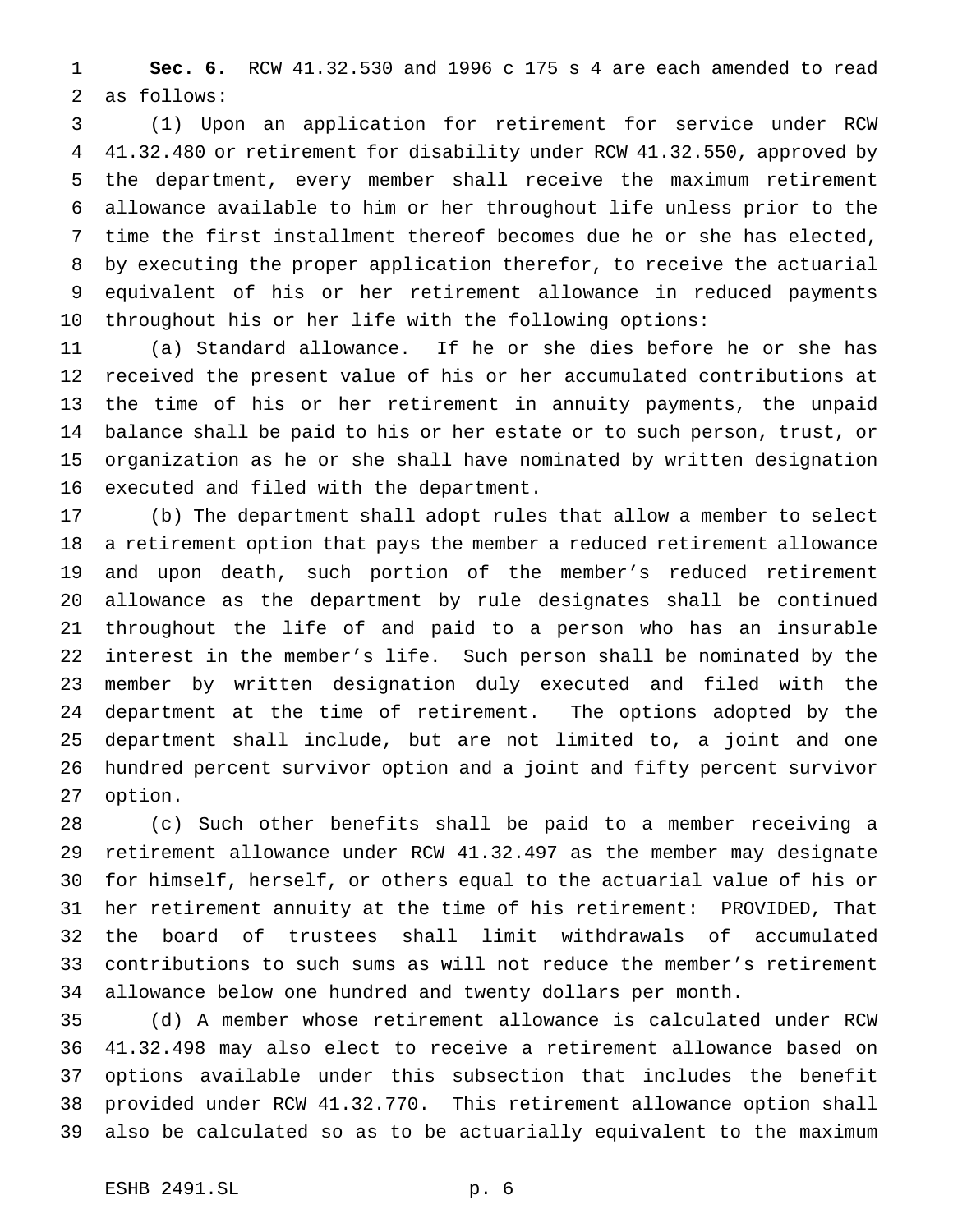retirement allowance and to the options available under this subsection.

 (2)(a) A member, if married, must provide the written consent of his or her spouse to the option selected under this section, except as provided in (b) of this subsection. If a member is married and both the member and the member's spouse do not give written consent to an option under this section, the department will pay the member a joint and fifty percent survivor benefit and record the member's spouse as the beneficiary. Such benefit shall be calculated to be actuarially equivalent to the benefit options available under subsection (1) of this section unless spousal consent is not required as provided in (b) of this subsection.

 (b) If a copy of a dissolution order designating a survivor beneficiary under RCW 41.50.790 has been filed with the department at least thirty days prior to a member's retirement:

 (i) The department shall honor the designation as if made by the member under subsection (1) of this section; and

 (ii) The spousal consent provisions of (a) of this subsection do not apply.

 (3)(a) Any member who retired before January 1, 1996, and who elected to receive a reduced retirement allowance under subsection  $(1)(b)$  or  $(2)$  of this section is entitled to receive a retirement allowance adjusted in accordance with (b) of this subsection, if they meet the following conditions:

25 (i) The retiree's designated beneficiary predeceases or has 26 predeceased the retiree; and

27 (ii) The retiree provides to the department proper proof of the 28 designated beneficiary's death.

29 (b) The retirement allowance payable to the retiree, as of July 1, 1998, or the date of the designated beneficiary's death, whichever comes last, shall be increased by the percentage derived in (c) of this subsection.

(c) The percentage increase shall be derived by the following:

 (i) One hundred percent multiplied by the result of (c)(ii) of this 35 subsection converted to a percent;

36 (ii) Subtract one from the reciprocal of the appropriate joint and 37 survivor option factor;

 (iii) The joint and survivor option factor shall be from the table in effect as of July 1, 1998.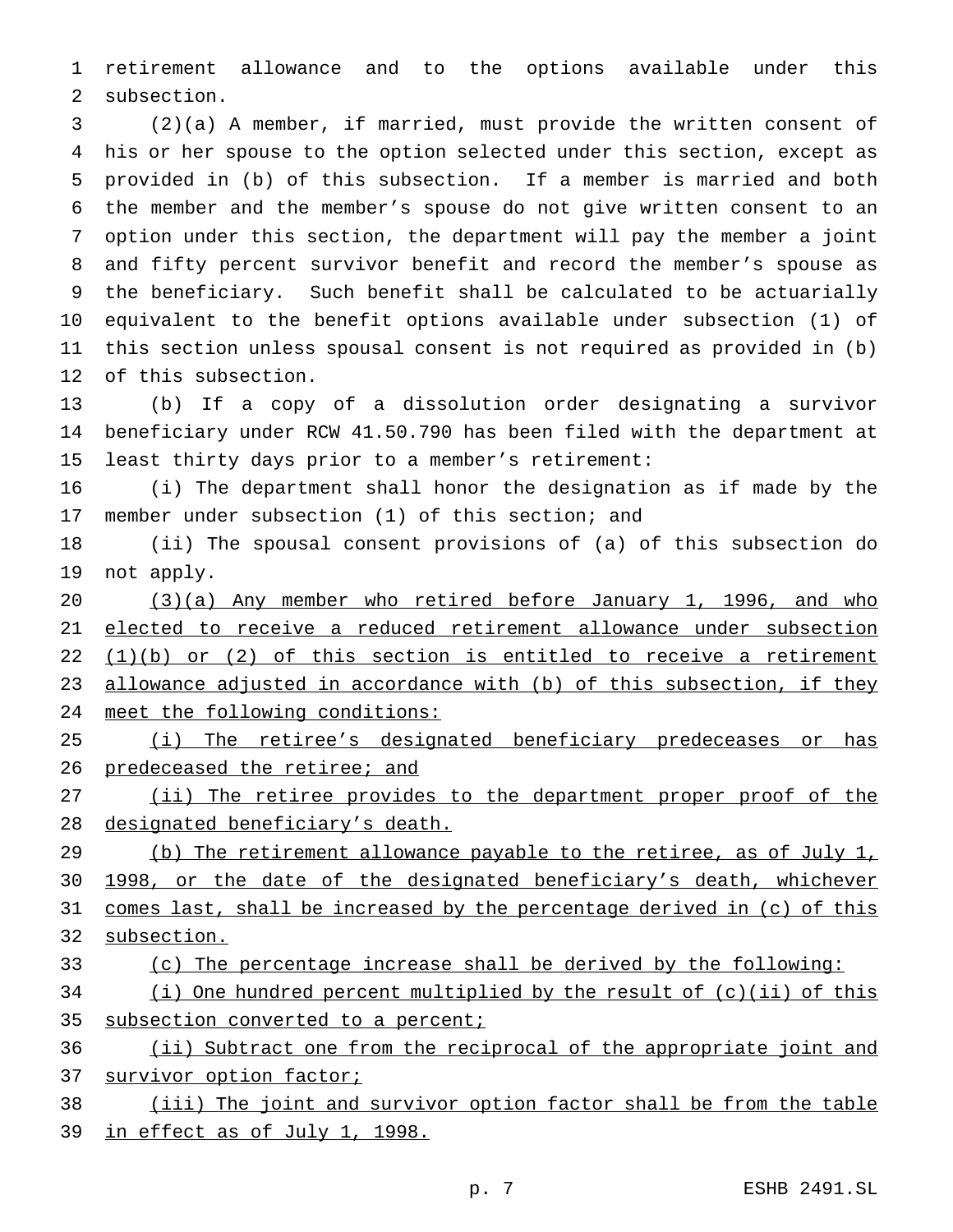(d) The adjustment under (b) of this subsection shall accrue from 2 the beginning of the month following the date of the designated beneficiary's death or from July 1, 1998, whichever comes last.

 **Sec. 7.** RCW 41.32.785 and 1996 c 175 s 5 are each amended to read as follows:

 (1) Upon retirement for service as prescribed in RCW 41.32.765 or retirement for disability under RCW 41.32.790, a member shall elect to have the retirement allowance paid pursuant to the following options, calculated so as to be actuarially equivalent to each other.

 (a) Standard allowance. A member electing this option shall receive a retirement allowance payable throughout such member's life. However, if the retiree dies before the total of the retirement allowance paid to such retiree equals the amount of such retiree's accumulated contributions at the time of retirement, then the balance shall be paid to the member's estate, or such person or persons, trust, or organization as the retiree shall have nominated by written designation duly executed and filed with the department; or if there be no such designated person or persons still living at the time of the retiree's death, then to the surviving spouse; or if there be neither such designated person or persons still living at the time of death nor a surviving spouse, then to the retiree's legal representative.

 (b) The department shall adopt rules that allow a member to select a retirement option that pays the member a reduced retirement allowance and upon death, such portion of the member's reduced retirement allowance as the department by rule designates shall be continued throughout the life of and paid to a designated person. Such person shall be nominated by the member by written designation duly executed and filed with the department at the time of retirement. The options adopted by the department shall include, but are not limited to, a joint and one hundred percent survivor option and a joint and fifty percent survivor option.

 (2)(a) A member, if married, must provide the written consent of his or her spouse to the option selected under this section, except as provided in (b) of this subsection. If a member is married and both the member and member's spouse do not give written consent to an option under this section, the department will pay the member a joint and fifty percent survivor benefit and record the member's spouse as the beneficiary. Such benefit shall be calculated to be actuarially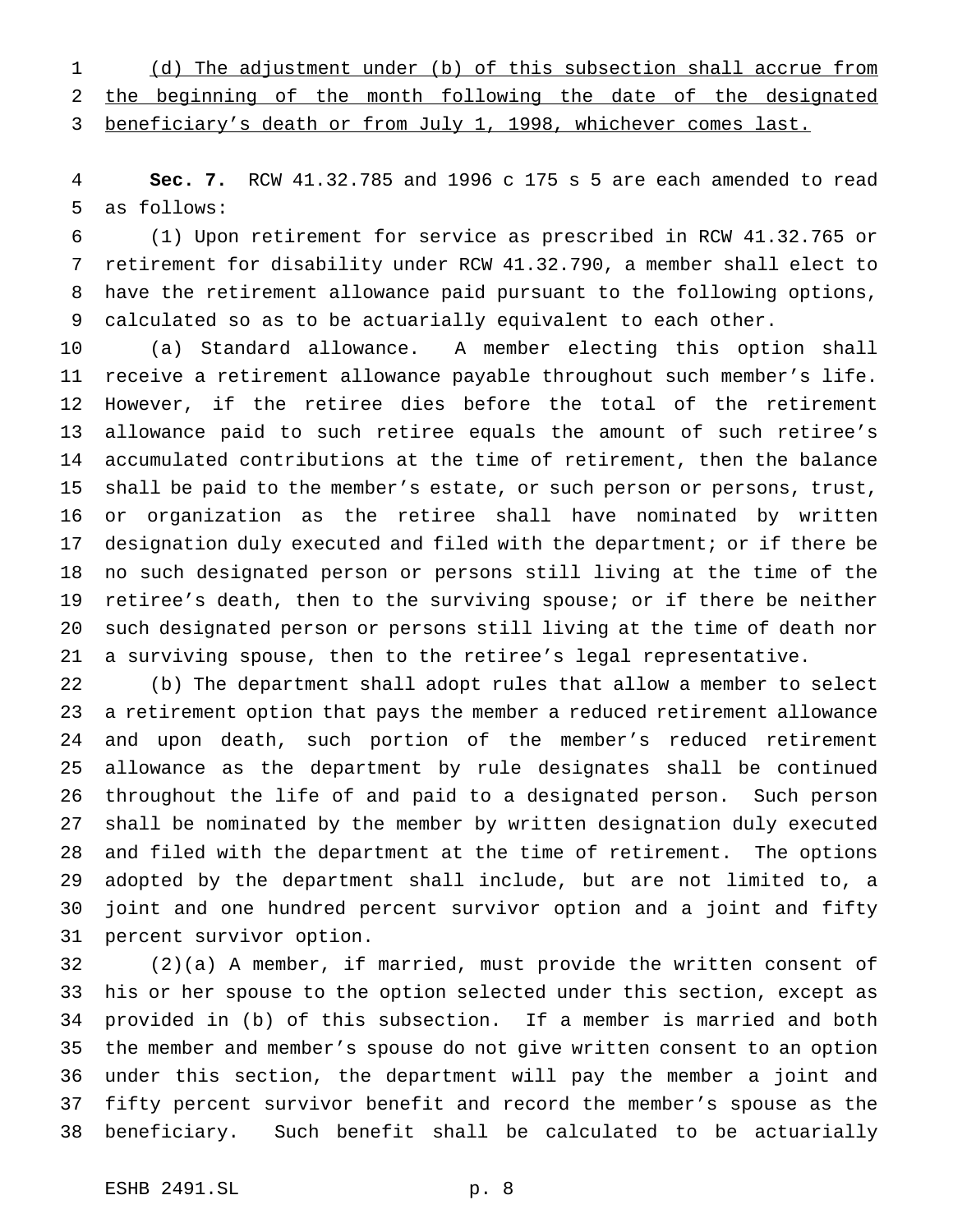equivalent to the benefit options available under subsection (1) of this section unless spousal consent is not required as provided in (b) of this subsection.

 (b) If a copy of a dissolution order designating a survivor beneficiary under RCW 41.50.790 has been filed with the department at least thirty days prior to a member's retirement:

 (i) The department shall honor the designation as if made by the member under subsection (1) of this section; and

 (ii) The spousal consent provisions of (a) of this subsection do not apply.

 (3)(a) Any member who retired before January 1, 1996, and who elected to receive a reduced retirement allowance under subsection  $(1)(b)$  or  $(2)$  of this section is entitled to receive a retirement 14 allowance adjusted in accordance with (b) of this subsection, if they meet the following conditions:

 (i) The retiree's designated beneficiary predeceases or has 17 predeceased the retiree; and

18 (ii) The retiree provides to the department proper proof of the 19 designated beneficiary's death.

 (b) The retirement allowance payable to the retiree, as of July 1, 1998, or the date of the designated beneficiary's death, whichever 22 comes last, shall be increased by the percentage derived in (c) of this subsection.

(c) The percentage increase shall be derived by the following:

 (i) One hundred percent multiplied by the result of (c)(ii) of this 26 subsection converted to a percent;

 (ii) Subtract one from the reciprocal of the appropriate joint and survivor option factor;

29 (iii) The joint and survivor option factor shall be from the table in effect as of July 1, 1998.

 (d) The adjustment under (b) of this subsection shall accrue from 32 the beginning of the month following the date of the designated 33 beneficiary's death or from July 1, 1998, whichever comes last.

 **Sec. 8.** RCW 41.40.188 and 1996 c 175 s 6 are each amended to read as follows:

 (1) Upon retirement for service as prescribed in RCW 41.40.180 or retirement for disability under RCW 41.40.210 or 41.40.230, a member shall elect to have the retirement allowance paid pursuant to one of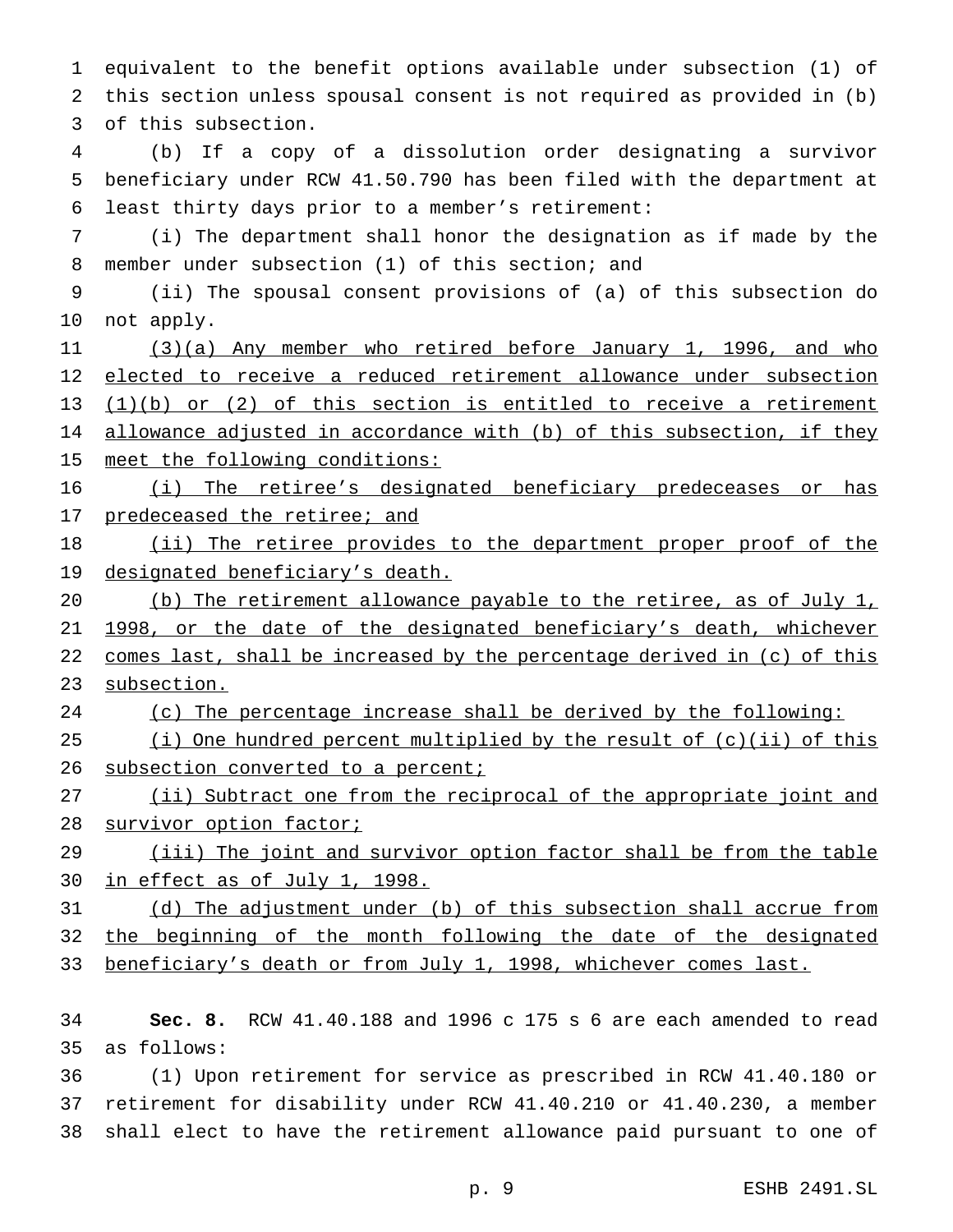the following options calculated so as to be actuarially equivalent to each other.

 (a) Standard allowance. A member electing this option shall receive a retirement allowance payable throughout such member's life. However, if the retiree dies before the total of the retirement allowance paid to such retiree equals the amount of such retiree's accumulated contributions at the time of retirement, then the balance shall be paid to the member's estate, or such person or persons, trust, or organization as the retiree shall have nominated by written designation duly executed and filed with the department; or if there be no such designated person or persons still living at the time of the retiree's death, then to the surviving spouse; or if there be neither such designated person or persons still living at the time of death nor a surviving spouse, then to the retiree's legal representative.

 (b) The department shall adopt rules that allow a member to select a retirement option that pays the member a reduced retirement allowance and upon death, such portion of the member's reduced retirement allowance as the department by rule designates shall be continued throughout the life of and paid to a person nominated by the member by written designation duly executed and filed with the department at the time of retirement. The options adopted by the department shall include, but are not limited to, a joint and one hundred percent survivor option and a joint and fifty percent survivor option.

 (c) A member may elect to include the benefit provided under RCW 41.40.640 along with the retirement options available under this section. This retirement allowance option shall be calculated so as to be actuarially equivalent to the options offered under this subsection.

 (2)(a) A member, if married, must provide the written consent of his or her spouse to the option selected under this section, except as provided in (b) of this subsection. If a member is married and both the member and the member's spouse do not give written consent to an option under this section, the department shall pay a joint and fifty percent survivor benefit calculated to be actuarially equivalent to the benefit options available under subsection (1) of this section unless spousal consent is not required as provided in (b) of this subsection. (b) If a copy of a dissolution order designating a survivor beneficiary under RCW 41.50.790 has been filed with the department at least thirty days prior to a member's retirement: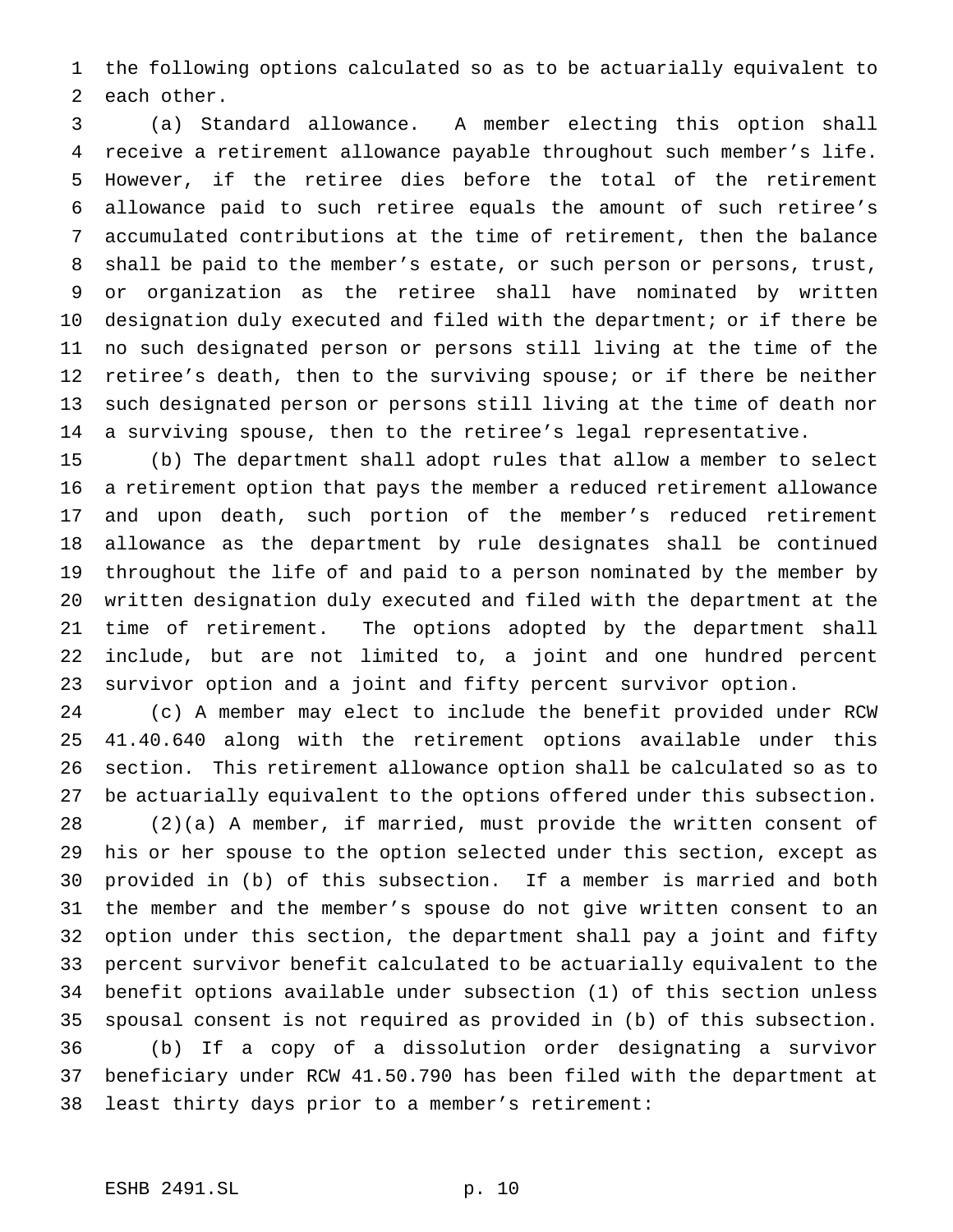1 (i) The department shall honor the designation as if made by the 2 member under subsection (1) of this section; and 3 (ii) The spousal consent provisions of (a) of this subsection do 4 not apply. 5 (3)(a) Any member who retired before January 1, 1996, and who 6 elected to receive a reduced retirement allowance under subsection 7 (1)(b) or (2) of this section is entitled to receive a retirement 8 allowance adjusted in accordance with (b) of this subsection, if they 9 meet the following conditions: 10 (i) The retiree's designated beneficiary predeceases or has 11 predeceased the retiree; and 12 (ii) The retiree provides to the department proper proof of the 13 designated beneficiary's death. 14 (b) The retirement allowance payable to the retiree, as of July 1, 15 1998, or the date of the designated beneficiary's death, whichever 16 comes last, shall be increased by the percentage derived in (c) of this 17 subsection. 18 (c) The percentage increase shall be derived by the following: 19 (i) One hundred percent multiplied by the result of (c)(ii) of this 20 subsection converted to a percent; 21 (ii) Subtract one from the reciprocal of the appropriate joint and 22 survivor option factor; 23 (iii) The joint and survivor option factor shall be from the table 24 in effect as of July 1, 1998. 25 (d) The adjustment under (b) of this subsection shall accrue from 26 the beginning of the month following the date of the designated 27 beneficiary's death or from July 1, 1998, whichever comes last.

28 **Sec. 9.** RCW 41.40.660 and 1996 c 175 s 7 are each amended to read 29 as follows:

 (1) Upon retirement for service as prescribed in RCW 41.40.630 or retirement for disability under RCW 41.40.670, a member shall elect to have the retirement allowance paid pursuant to one of the following options, calculated so as to be actuarially equivalent to each other. (a) Standard allowance. A member electing this option shall receive a retirement allowance payable throughout such member's life. However, if the retiree dies before the total of the retirement allowance paid to such retiree equals the amount of such retiree's accumulated contributions at the time of retirement, then the balance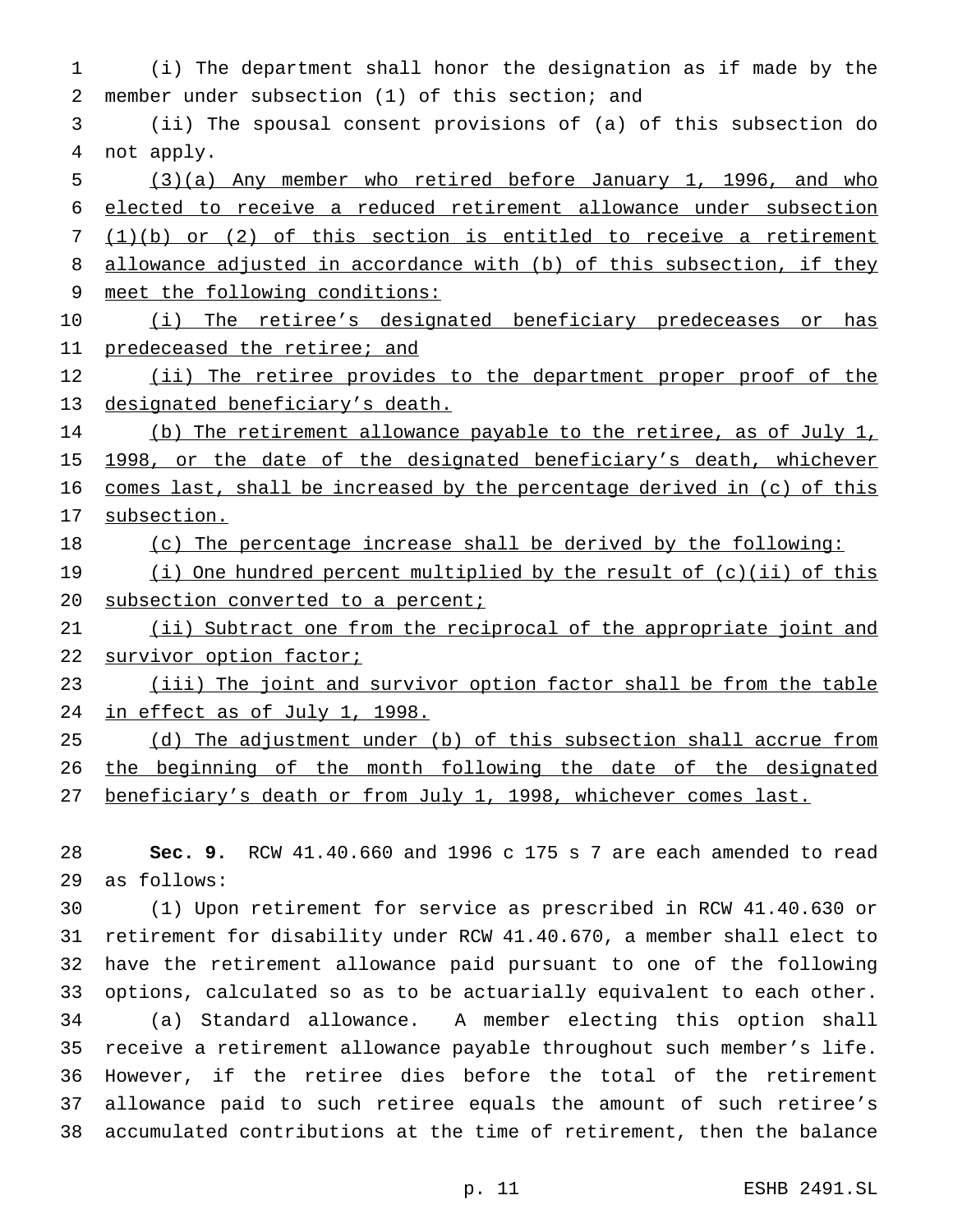shall be paid to the member's estate, or such person or persons, trust, or organization as the retiree shall have nominated by written designation duly executed and filed with the department; or if there be no such designated person or persons still living at the time of the retiree's death, then to the surviving spouse; or if there be neither such designated person or persons still living at the time of death nor a surviving spouse, then to the retiree's legal representative.

 (b) The department shall adopt rules that allow a member to select a retirement option that pays the member a reduced retirement allowance and upon death, such portion of the member's reduced retirement allowance as the department by rule designates shall be continued throughout the life of and paid to a person nominated by the member by written designation duly executed and filed with the department at the time of retirement. The options adopted by the department shall include, but are not limited to, a joint and one hundred percent survivor option and a joint and fifty percent survivor option.

 (2)(a) A member, if married, must provide the written consent of his or her spouse to the option selected under this section, except as provided in (b) of this subsection. If a member is married and both the member and the member's spouse do not give written consent to an option under this section, the department shall pay a joint and fifty percent survivor benefit calculated to be actuarially equivalent to the benefit options available under subsection (1) of this section unless spousal consent is not required as provided in (b) of this subsection. (b) If a copy of a dissolution order designating a survivor beneficiary under RCW 41.50.790 has been filed with the department at least thirty days prior to a member's retirement:

 (i) The department shall honor the designation as if made by the member under subsection (1) of this section; and

 (ii) The spousal consent provisions of (a) of this subsection do not apply.

 (3)(a) Any member who retired before January 1, 1996, and who 33 elected to receive a reduced retirement allowance under subsection 34 (1)(b) or (2) of this section is entitled to receive a retirement 35 allowance adjusted in accordance with (b) of this subsection, if they meet the following conditions:

 (i) The retiree's designated beneficiary predeceases or has predeceased the retiree; and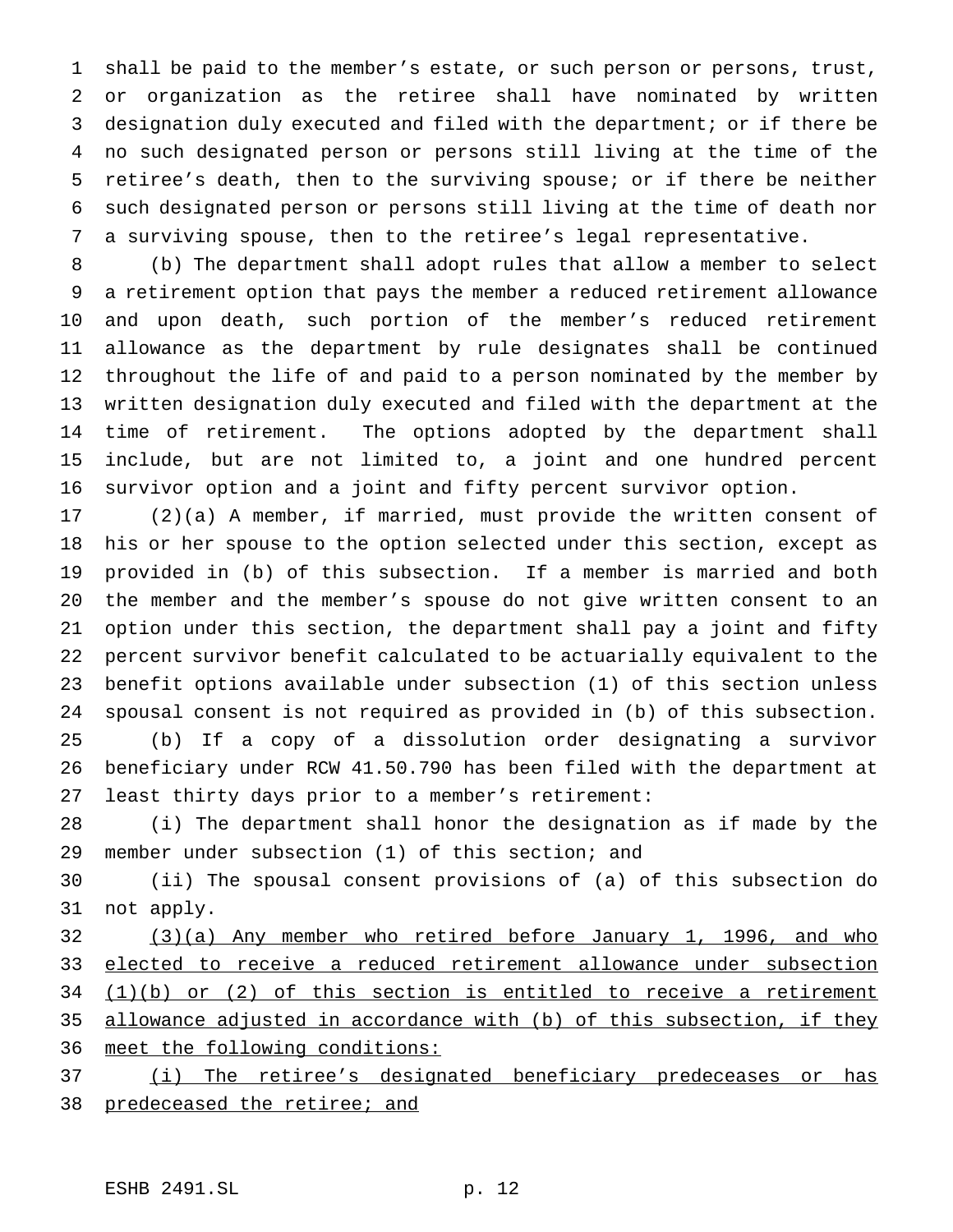(ii) The retiree provides to the department proper proof of the designated beneficiary's death.

 (b) The retirement allowance payable to the retiree, as of July 1, 4 1998, or the date of the designated beneficiary's death, whichever comes last, shall be increased by the percentage derived in (c) of this subsection.

- (c) The percentage increase shall be derived by the following:
- (i) One hundred percent multiplied by the result of (c)(ii) of this 9 subsection converted to a percent;

10 (ii) Subtract one from the reciprocal of the appropriate joint and 11 survivor option factor;

12 (iii) The joint and survivor option factor shall be from the table in effect as of July 1, 1998.

14 (d) The adjustment under (b) of this subsection shall accrue from 15 the beginning of the month following the date of the designated

beneficiary's death or from July 1, 1998, whichever comes last.

 **Sec. 10.** RCW 41.45.070 and 1995 c 239 s 310 are each amended to read as follows:

 (1) In addition to the basic employer contribution rate established in RCW 41.45.060, the department shall also charge employers of public employees' retirement system, teachers' retirement system, or Washington state patrol retirement system members an additional supplemental rate to pay for the cost of additional benefits, if any, 24 granted to members of those systems. Except as provided in subsection 25 (6) of this section, the supplemental contribution rates required by this section shall be calculated by the state actuary and shall be charged regardless of language to the contrary contained in the statute which authorizes additional benefits.

 (2) In addition to the basic state contribution rate established in RCW 41.45.060 for the law enforcement officers' and fire fighters' retirement system the department shall also establish a supplemental rate to pay for the cost of additional benefits, if any, granted to members of the law enforcement officers' and fire fighters' retirement system. Except as provided in subsection (6) of this section, this supplemental rate shall be calculated by the state actuary and the state treasurer shall transfer the additional required contributions regardless of language to the contrary contained in the statute which authorizes the additional benefits.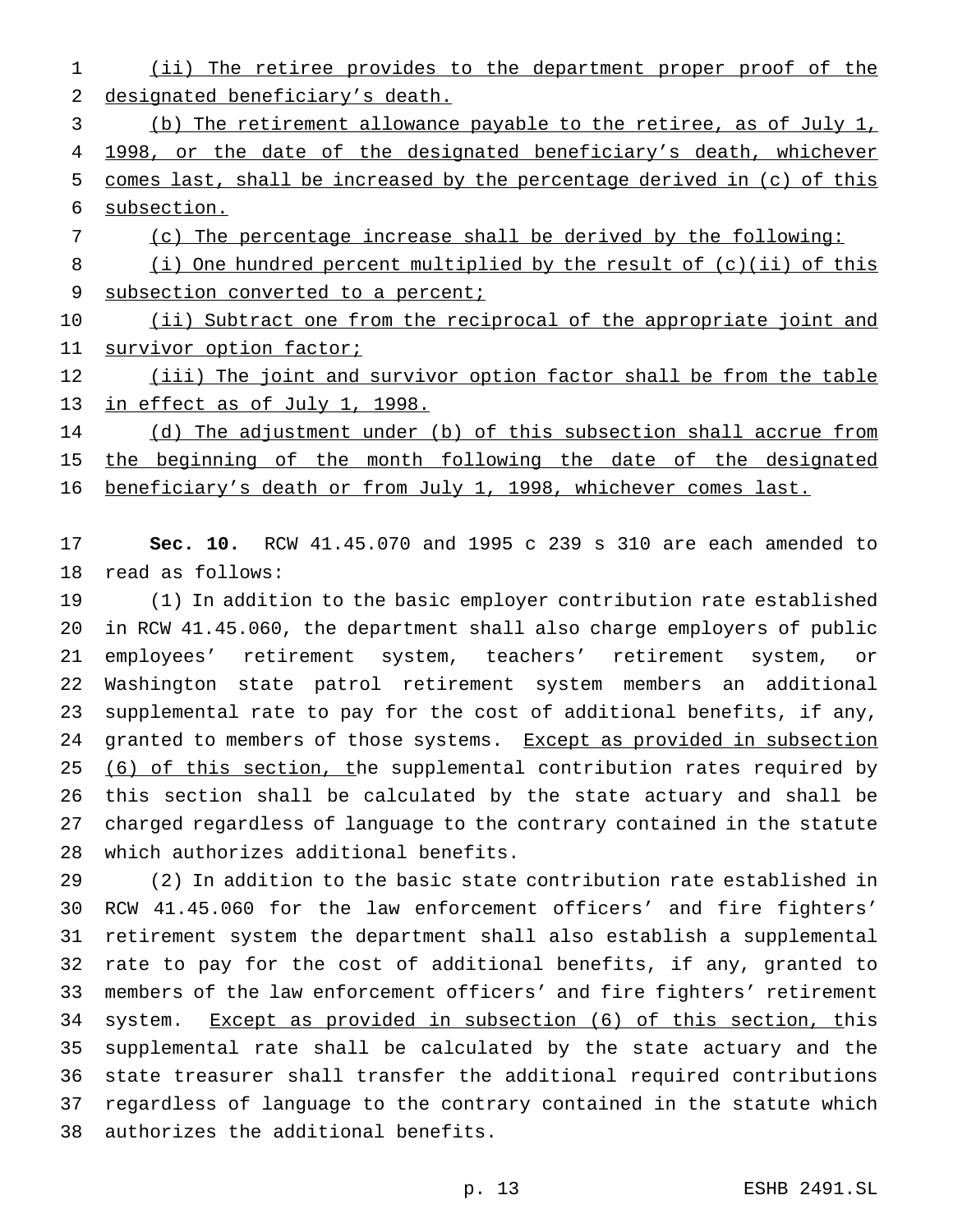(3) The supplemental rate charged under this section to fund benefit increases provided to active members of the public employees' retirement system plan I, the teachers' retirement system plan I, the law enforcement officers' and fire fighters' retirement system plan I, and Washington state patrol retirement system, shall be calculated as the level percentage of all members' pay needed to fund the cost of the benefit not later than June 30, 2024.

 (4) The supplemental rate charged under this section to fund benefit increases provided to active and retired members of the public employees' retirement system plan II, the teachers' retirement system plan II and plan III, or the law enforcement officers' and fire fighters' retirement system plan II, shall be calculated as the level percentage of all members' pay needed to fund the cost of the benefit, 14 as calculated under RCW 41.40.650(( $\frac{41.32.775}{\sqrt{75}}$ )) or 41.26.450, respectively.

 (5) The supplemental rate charged under this section to fund postretirement adjustments which are provided on a nonautomatic basis to current retirees shall be calculated as the percentage of pay needed to fund the adjustments as they are paid to the retirees. The supplemental rate charged under this section to fund automatic postretirement adjustments for active or retired members of the public employees' retirement system plan I and the teachers' retirement system plan I shall be calculated as the level percentage of pay needed to fund the cost of the automatic adjustments not later than June 30, 2024.

 (6) A supplemental rate shall not be charged to pay for the cost of 27 additional benefits granted to members pursuant to chapter . . ., Laws of 1998 (this act).

 **Sec. 11.** RCW 41.45.060 and 1995 c 239 s 309 are each amended to read as follows:

 (1) The state actuary shall provide actuarial valuation results based on the assumptions adopted under RCW 41.45.030.

 (2) Not later than September 30, 1996, and every two years thereafter, consistent with the assumptions adopted under RCW 41.45.030, the council shall adopt both: (a) A basic state contribution rate for the law enforcement officers' and fire fighters' retirement system; and (b) basic employer contribution rates for the public employees' retirement system plan I, the teachers' retirement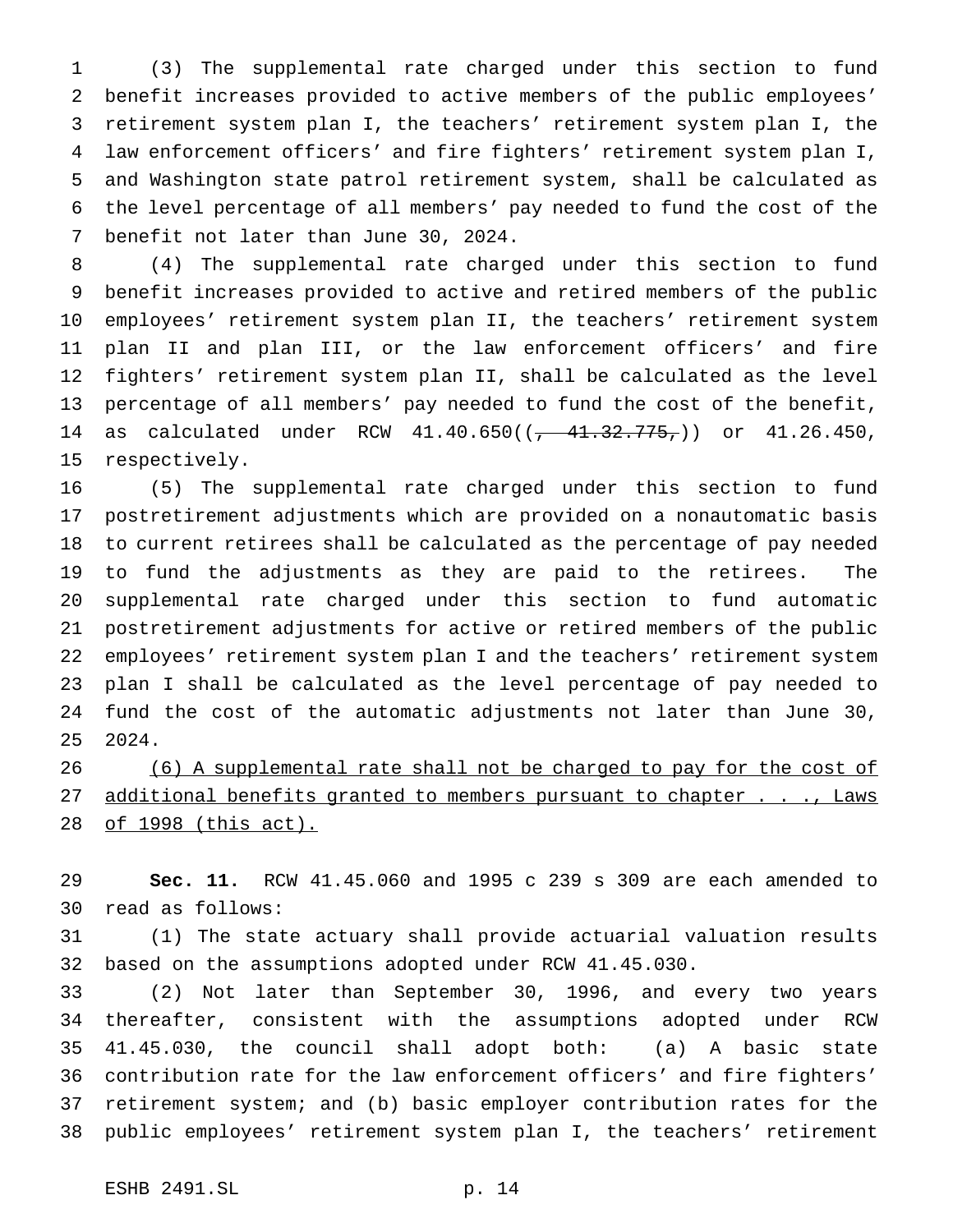system plan I, and the Washington state patrol retirement system to be used in the ensuing biennial period.

 (3) The employer and state contribution rates adopted by the council shall be the level percentages of pay that are needed:

 (a) To fully amortize the total costs of the public employees' retirement system plan I, the teachers' retirement system plan I, the law enforcement officers' and fire fighters' retirement system plan I, and the unfunded liability of the Washington state patrol retirement 9 system not later than June 30, 2024, except as provided in subsection (5) of this section; and

 (b) To also continue to fully fund the public employees' retirement system plan II, the teachers' retirement system plans II and III, and the law enforcement officers' and fire fighters' retirement system plan II in accordance with RCW 41.40.650, 41.26.450, and this section.

 (4) The aggregate actuarial cost method shall be used to calculate a combined plan II and III employer contribution rate.

17 (5) An amount equal to the amount of extraordinary investment gains as defined in section 2 of this act shall be used to shorten the 19 amortization period for the public employees' retirement system plan I and the teachers' retirement system plan I.

 (6) The council shall immediately notify the directors of the office of financial management and department of retirement systems of the state and employer contribution rates adopted.

 $((+6))$   $(7)$  The director of the department of retirement systems shall collect those rates adopted by the council.

 **Sec. 12.** RCW 41.04.275 and 1994 c 298 s 6 are each amended to read as follows:

 The pension funding account is created in the state treasury. Moneys in the account may be spent only after appropriation. 30 ((Expenditures from the account may be used only for the continuing 31 costs of any state retirement system benefits in effect on July 1, 32 1993, consistent with section 919, chapter 24, Laws of 1993 sp. sess.))

 NEW SECTION. **Sec. 13.** RCW 41.04.275 and 1994 c 298 s 6 are each repealed effective July 1, 1998.

 NEW SECTION. **Sec. 14.** Except for section 13 of this act, this act is necessary for the immediate preservation of the public peace,